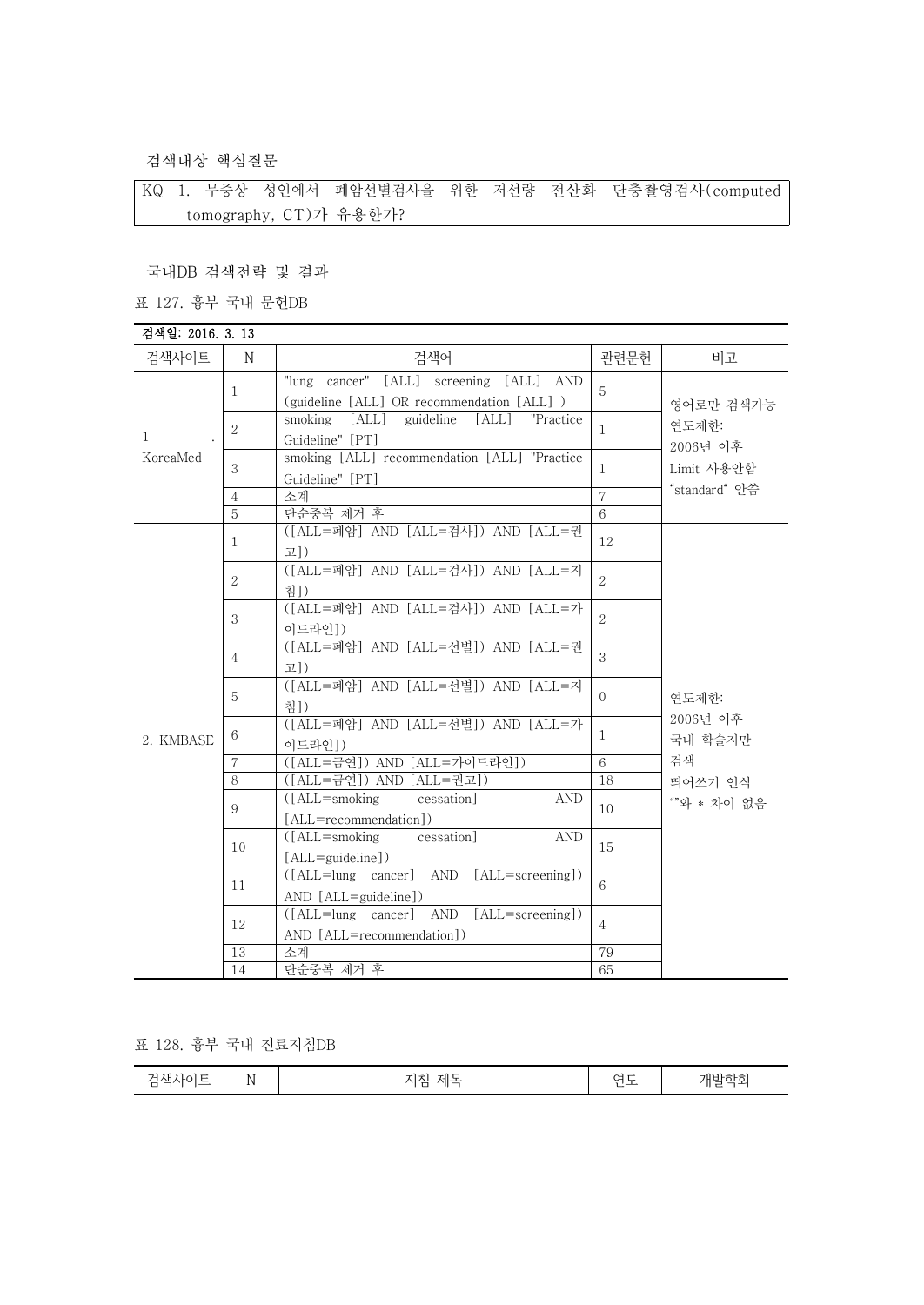| 검색사이트    | N             | 지침 제목     | 연도   | 개발학회                     |
|----------|---------------|-----------|------|--------------------------|
| 1. KoMGI |               | 폐암진료지침    | 2010 | 대한폐암학회,<br>대한방사선종양학<br>회 |
|          | $\Omega$<br>∠ | .거)<br>소계 |      |                          |

국외DB 검색전략 및 결과

표 129. 흉부 국외 Ovid-Medline

| 검색일: 2016. 3. 30     |    |                                        |         |
|----------------------|----|----------------------------------------|---------|
| 구분                   | N  | 검색어                                    | 검색 결과   |
| $\mathbf{P}$         |    | exp Lung Neoplasms/                    | 202,859 |
|                      | 2  | lung cancer.mp                         | 119,354 |
|                      | 3  | exp Smoking/ or exp Smoking Cessation/ | 145,837 |
|                      | 4  | $OR/1-3$                               | 368,598 |
| 검사                   | 5  | screening.mp.                          | 47,463  |
| P&검사                 | 6  | 4 and 5                                | 12,939  |
| 지침(Stand<br>Ard는 제외) | 7  | guideline\$.ti.                        | 61,400  |
|                      | 8  | practice guideline.pt.                 | 22,705  |
|                      | 9  | guideline\$.pt.                        | 16,469  |
|                      | 10 | recommendation\$.ti.                   | 30,229  |
|                      | 11 | $OR/7-10$                              | 103,596 |
| P&검사&지               | 12 | 6 AND 11                               | 194     |
| 침                    |    |                                        |         |
| 연도                   | 13 | limit 12 to $yr="2006$ -Current"       | 140     |
| 종합                   | 14 |                                        | 140     |

## 표 130. 흉부 국외 Ovid-Embase

| 검색일: 2016. 3. 13 |                |                                        |         |
|------------------|----------------|----------------------------------------|---------|
| 구분               | N              | 검색어                                    | 검색 결과   |
| $\mathbf{P}$     | 1              | $\exp$ lung cancer/                    | 240,427 |
|                  | $\overline{2}$ | lung cancer.mp.                        | 223,849 |
|                  | 3              | exp smoking cessation/ or exp smoking/ | 323,184 |
|                  | $\overline{4}$ | $OR/1-3$                               | 594,023 |
| 검사               | 5              | screening.mp.                          | 838,700 |
| P&검사             | 6              | $4$ and $5$                            | 221,907 |
| 지침               | 7              | guideline\$.ti.                        | 31,392  |
|                  | 8              | recommendation\$.ti.                   | 81,124  |
|                  | 9              | 7 or 8                                 | 117,179 |
| P&검사&지<br>침      | 10             | 6 AND 9                                | 518     |
| 연도               | 11             | limit 10 to $yr="2006-Current"$        | 422     |
| 종합               | 12             |                                        | 422     |